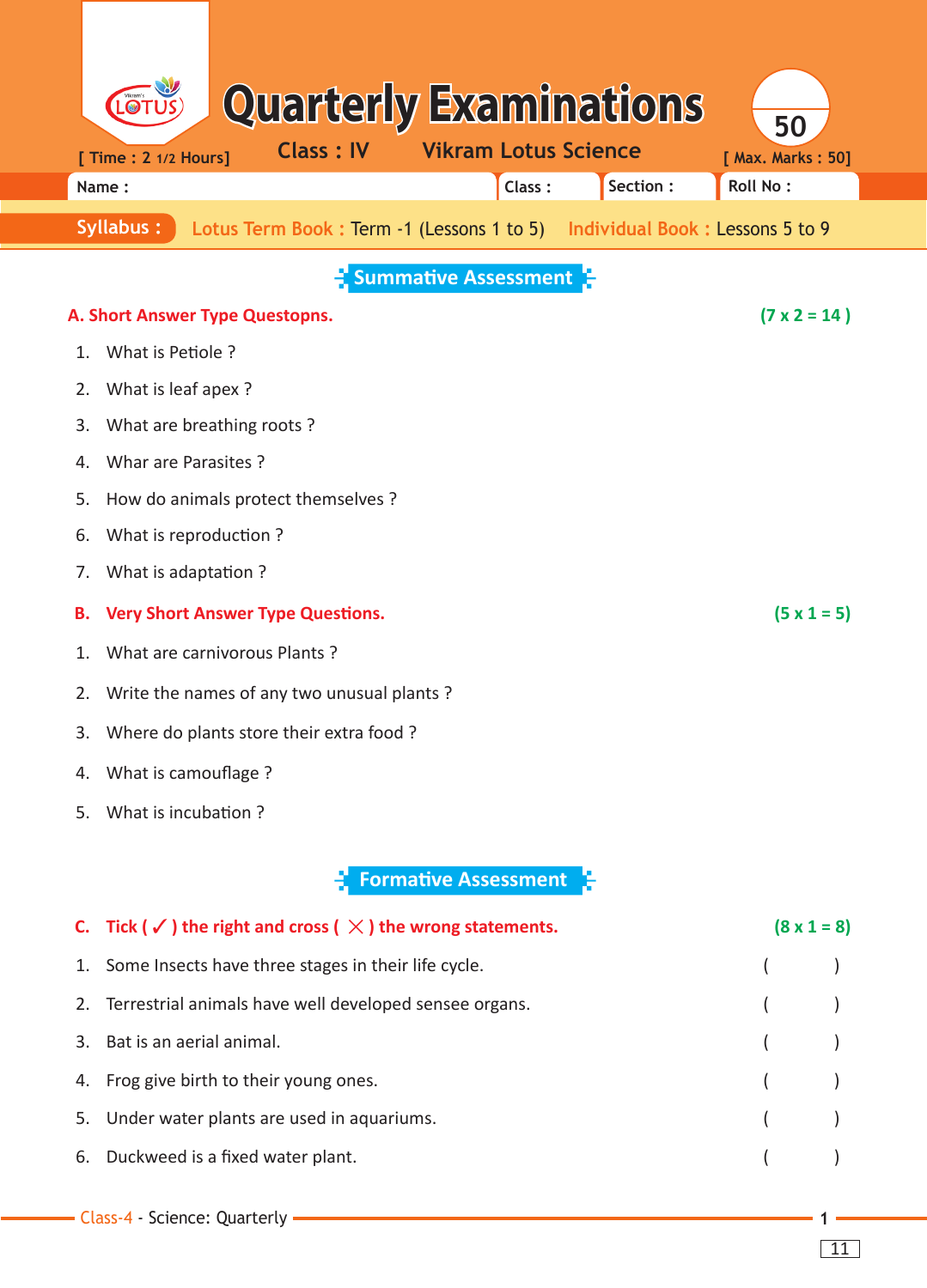| 7. |                                                                                      | Oxygen is absorbed during photosynthesis. |                |                                                 |      |                                                                                                               |                    |              |
|----|--------------------------------------------------------------------------------------|-------------------------------------------|----------------|-------------------------------------------------|------|---------------------------------------------------------------------------------------------------------------|--------------------|--------------|
| 8. |                                                                                      | 'Synthesis' means putting to gether.      |                |                                                 |      |                                                                                                               |                    |              |
| D. | Tick ( $\checkmark$ ) the correct answer.                                            |                                           |                |                                                 |      |                                                                                                               | $(7 \times 1 = 7)$ |              |
|    |                                                                                      | 1. What are the sources of Energy?        |                |                                                 |      |                                                                                                               |                    |              |
|    | (i)                                                                                  | stomata                                   |                |                                                 | (ii) | chlorophyll                                                                                                   |                    |              |
|    | (iii)                                                                                | apex                                      |                | $\mathcal{L}$                                   |      | (iv) veins                                                                                                    |                    |              |
|    | 2. Which one of the following statements is correct?                                 |                                           |                |                                                 |      |                                                                                                               |                    |              |
|    | Aquatic palnts grow on land.<br>(i)                                                  |                                           |                |                                                 |      |                                                                                                               |                    |              |
|    | Aquatic plants grow in water and on land.<br>(ii)                                    |                                           |                |                                                 |      |                                                                                                               |                    |              |
|    | (iii)                                                                                | Aquatic plants grow in water              |                |                                                 |      |                                                                                                               |                    |              |
|    | 3. Which one of the following animals can live without food and water for many days? |                                           |                |                                                 |      |                                                                                                               |                    |              |
|    | (i)                                                                                  | Lion                                      |                |                                                 | (ii) | Cow                                                                                                           |                    |              |
|    |                                                                                      | (iii) Dog                                 |                |                                                 |      | (iv) Camel                                                                                                    |                    |              |
|    | 4. Which one of the following statements is not correct about an egg ?               |                                           |                |                                                 |      |                                                                                                               |                    |              |
|    | (i)                                                                                  | The yellow part is called yalk            |                |                                                 |      |                                                                                                               |                    |              |
|    | (ii)                                                                                 | The hite part is called albumen           |                |                                                 |      |                                                                                                               |                    |              |
|    | (iii)                                                                                | The growing chick lies in the white Part  |                |                                                 |      |                                                                                                               |                    |              |
|    |                                                                                      |                                           |                |                                                 |      | 5. Which one of the following is responsible for green colour of the leaves?                                  |                    |              |
|    |                                                                                      | (i) Node                                  |                |                                                 |      | ( ) (ii) Chlorophyll                                                                                          |                    |              |
|    |                                                                                      | (iii) Guard cell                          | $\overline{ }$ | $\mathcal{L}$                                   |      | (iv) Stomata                                                                                                  |                    |              |
|    | 6. Which series of plants comes from grass family ?                                  |                                           |                |                                                 |      |                                                                                                               |                    |              |
|    | (i)                                                                                  | <b>Desert Plants</b>                      | $\left($       | $\left( \right)$                                | (ii) | <b>Aquatic Plants</b>                                                                                         |                    |              |
|    |                                                                                      | (iii) Wheat, rice, maize, bamboo (        |                |                                                 |      |                                                                                                               |                    |              |
|    |                                                                                      |                                           |                |                                                 |      | 7. Which one of the following statements is correct about terrestrial animals ?                               |                    |              |
|    | (i)                                                                                  | They fly in the air (                     |                | $\left( \begin{array}{c} \end{array} \right)$   |      | (ii) They live in water                                                                                       |                    |              |
|    | (iii)                                                                                | They have gills                           | $\left($       | $\left( \begin{array}{c} 1 \end{array} \right)$ |      | (iv) They live on land                                                                                        |                    |              |
| Е. |                                                                                      | Define the following.                     |                |                                                 |      |                                                                                                               |                    | $(4x 1 = 4)$ |
| 1. |                                                                                      | Chlorophyll                               |                |                                                 |      |                                                                                                               |                    |              |
| 2. |                                                                                      | Stomata                                   |                |                                                 |      |                                                                                                               |                    |              |
|    |                                                                                      |                                           |                |                                                 |      | - Class-4 - Science: Quarterly - The Class Content of the Class-4 - Science: Quarterly - The Class Content of |                    |              |

12